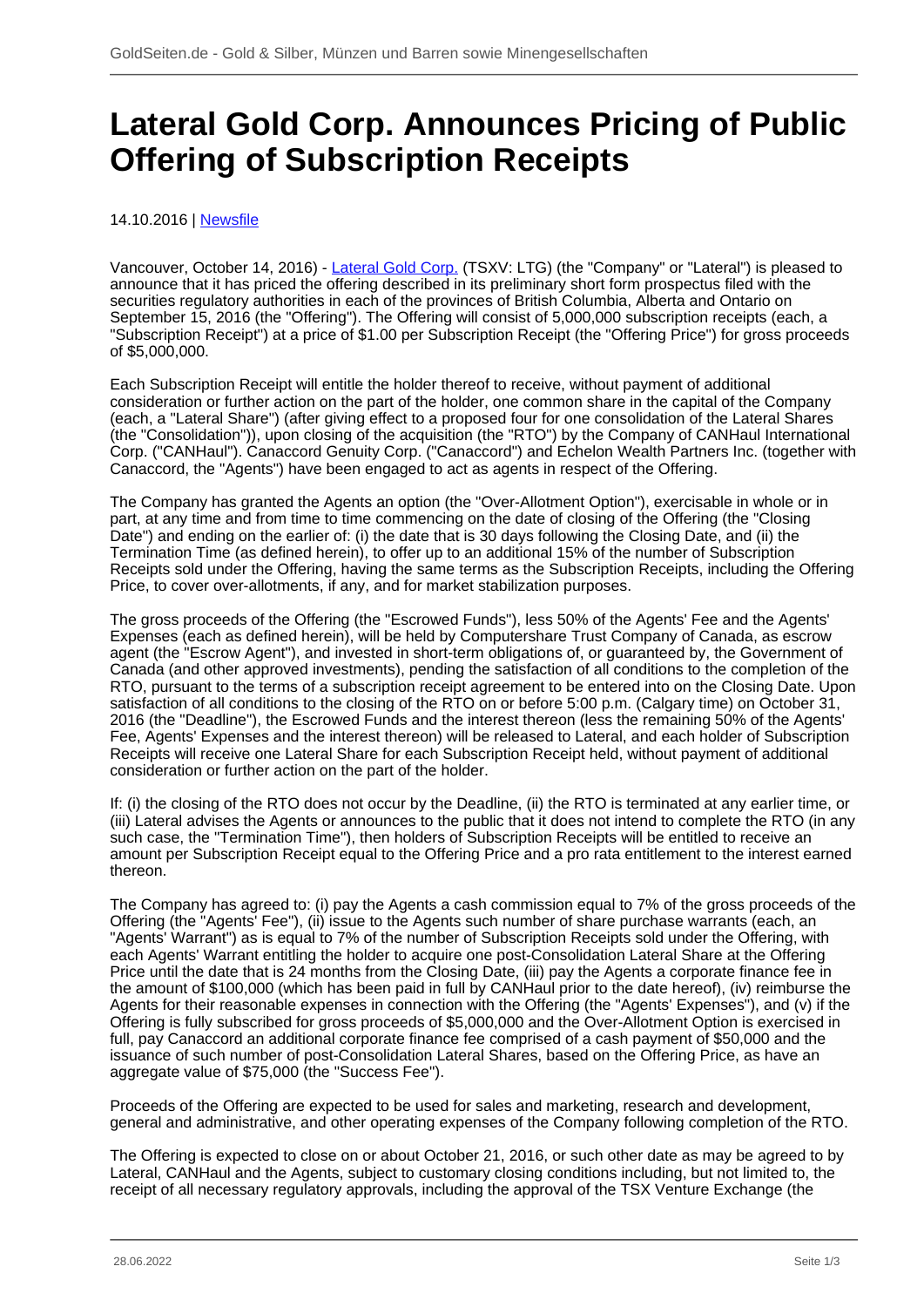"TSXV"). Trading in the Lateral Shares is expected to remain halted pending the satisfaction of conditions of the TSXV for resumption of trading. It is unlikely that trading in the Lateral Shares will resume prior to the completion of the RTO.

For additional information regarding the terms of the Subscription Receipts, the Offering and the RTO, see the Company's news release dated September 16, 2016.

## **Information concerning CANHaul**

CANHaul provides business intelligence to organizations that require current information concerning the location and status of, and relevant data with respect to, corporate assets such as equipment, devices, vehicles and people. CANHaul does not manufacture hardware, instead it focuses on software, integrating products from sophisticated vendors that satisfy the evolving needs of customers. CANHaul provides real-time connectivity and visibility, which increases control, optimization and safety and enhances decision making, customer service and daily management of business operations. As an early adopter of the mobile-first/cloud-first approach with a long-held focus on an open collaborative technology strategy, CANHaul customers benefit from industry-leading data security through Microsoft Azure, powerful analytics and mobile access to their solution across leading mobile operating systems. CANHaul's innovation strategy is built on the pillars of integration and collaboration. CANHaul's open architecture system enables the extension of functionality by connecting to complementary software solutions and legacy systems vital to its customers' ever evolving needs. This collaborative approach has positioned CANHaul to capitalize on the rapid evolution of the Internet of Things, as evidenced by new partnerships and products such as ConnectX Lone Worker with Honeywell and Time Based Insurance with InsureMy. CANHaul's technology strategy seeks to open a larger addressable market. CANHaul management believes that CANHaul's solutions strongly respond to the needs of companies that require connectivity and visibility, while delivering a customizable and configurable solution to provide deep and sophisticated business intelligence to enterprises from all sectors.

### **Information concerning Lateral**

Lateral was previously involved in the identification, exploration and development of viable mineral properties in the United States. If the RTO is completed, the resulting issuer is expected to be a Tier 1 Technology issuer on the TSXV. Further information concerning Lateral can be found under Lateral's SEDAR profile at www.sedar.com.

For additional information, please contact John Veltheer at (604) 562-6915.

ON BEHALF OF THE BOARD OF DIRECTORS

"John Veltheer" President, CEO and Director

### **Cautionary Statements**

No securities regulatory authority has expressed an opinion about the securities described herein. No Lateral securities have been or will be registered under the United States Securities Act of 1933, as amended (the "U.S. Securities Act"), or the securities laws of any state, district or commonwealth of the United States (as defined in Regulation S under the U.S. Securities Act). Accordingly, these securities may not be offered or sold, directly or indirectly, within the United States or to or for the account or benefit of any "U.S. Person" (as defined in Regulation S under the U.S. Securities Act), absent an exemption from the registration requirements of the U.S. Securities Act and applicable state securities laws. This news release does not constitute an offer to sell or a solicitation of an offer to buy any of the securities described in this news release in the United States or any jurisdiction where such offer or sale would be unlawful, or for the account or benefit of any U.S. Person or person within the United States.

Completion of the RTO is subject to a number of conditions, including Exchange acceptance and disinterested shareholder approval. The RTO cannot close until the required shareholder approval is obtained. There can be no assurance that the RTO will be completed as proposed or at all.

Investors are cautioned that, except as disclosed in the filing statement or other disclosure document to be prepared in connection with the RTO, any information released or received with respect to the RTO may not